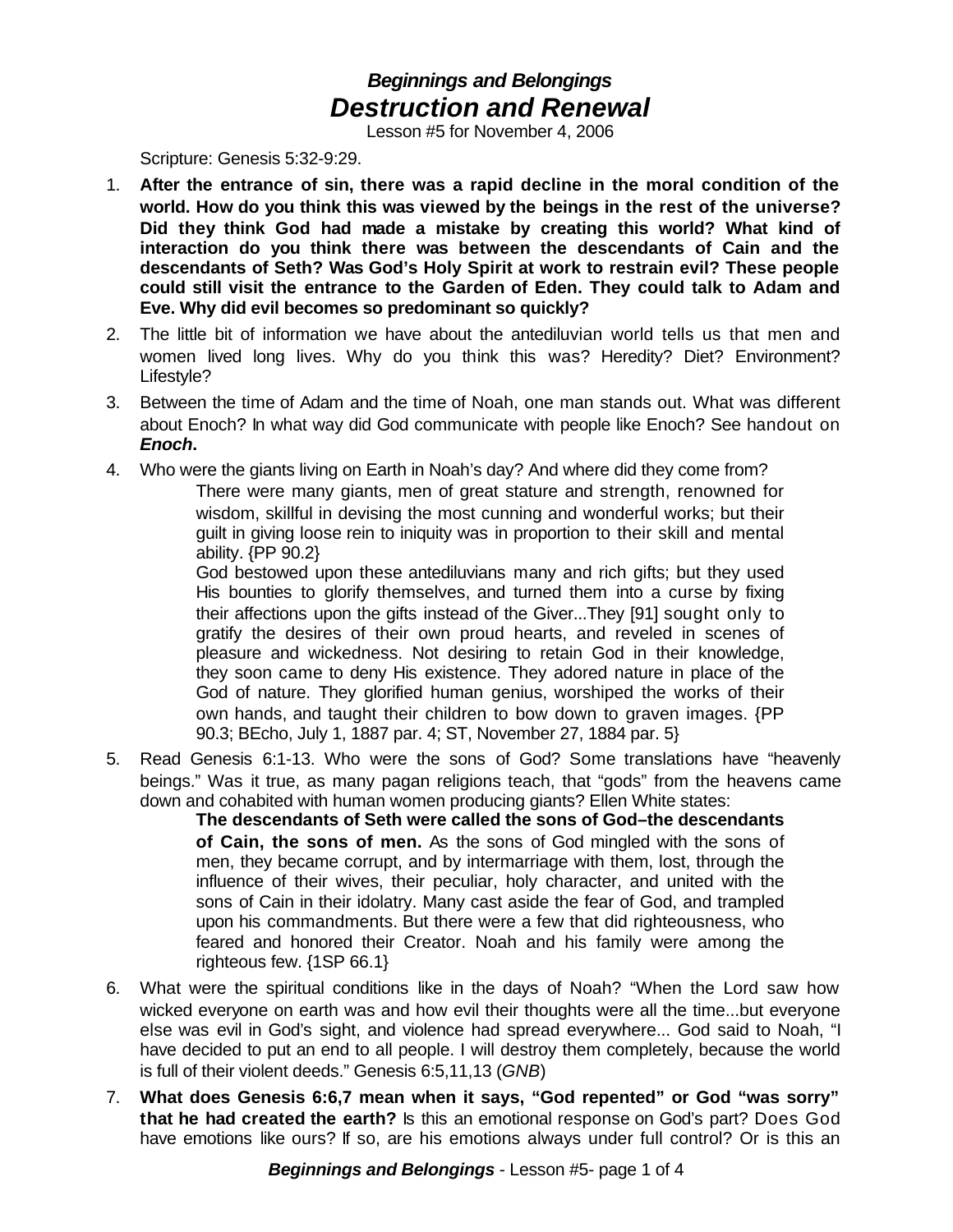expression in human terms so that we might understand God better?

- 8. Like Enoch, Noah was faithful. Genesis 6:9-10 says: "This is the story of Noah. He had three sons, Shem, Ham, and Japheth. Noah had *no faults* [perfect, blameless] and was *the only good man* [just, righteous] of his time. He lived in fellowship with God." (*GNB*)
- 9. Noah was described as righteous (just) and blameless (perfect). Does this mean that he was not a sinner? (Genesis 6:22; 7:5; compare Genesis 6:9,22; Hebrews 11:7; 2 Peter 2:5) We know that everyone who has lived on this earth, except Jesus, has been a sinner. (Romans 3:23; 1 John 1:8) Wouldn't this include Noah? We are told that Noah also walked with God. Review the experience of Enoch above. Could we have this kind of experience with God in our day?
- 10. **In light of the conditions on the earth and the rapid decline that we have seen in the moral condition of humankind, what do you think would have happened if God had not sent the flood?**
- 11. **If you had been appointed a counselor to God, what would you have advised him to do at this point? What do you think the angels and the beings from the rest of the universe were advising God to do? When we think it is necessary to punish our children for some "evil deed" they have done, do we expect them to straighten up their lives immediately? Did the beings in the rest of the universe expect that this disastrous flood would cleanse the earth of evil?**
- 12. Read Genesis 6:8: "Noah found grace in the eyes of the Lord." (*KJV*) "But the Lord was pleased with Noah." (*GNB*; Compare Matthew 24:37; Luke 17:26; 1 Peter 3:20) Is this a legal expression (compare Genesis 15:6) telling us that God had placed Noah's name in the Book of Life, or is this just a description of how things were?
- 13. What happened as a result of Noah's faith and his walk with God? (Hebrews 11:7) Noah's faith led directly to action. Did God especially bless him financially so he could afford to build such a boat?
- 14. **If we walked with God in the way Enoch and Noah did, would God bless us in the same ways? Does your faith result in action every day?**
- 15. **As we all know there is great doubt among the scientific community and the news media in our day whether a worldwide flood ever took place. What scientific evidence could you cite for a worldwide flood?** Scriptures suggest that water covered the highest mountains more than 25 feet! Where did all that water come from? Where did it go after the flood? Should we have some secret doubts about the worldwide flood? What Biblical evidence is there for a worldwide flood? (Genesis 7:19 Daniel 7:27; Job 28:24)

| Gen. 1       | World created                               | Genesis 7    | World destroyed                   |
|--------------|---------------------------------------------|--------------|-----------------------------------|
| Gen. 1:6-8   | God separates the<br>waters above and below | Gen. 7:11    | God mingles the waters<br>again   |
| Gen. 1:9,10  | Dry land emerges                            | Gen. 7:19,20 | Dry land vanishes                 |
| Gen. 1:20-26 | All creatures created                       | Gen. 7:21-23 | Almost all creatures<br>destroyed |

16. It's interesting to note that the description of the events of the flood follow a course which is in reverse order from those of creation week.

17. Just as it says in Genesis 6:7 that God was sorry he had created this earth, it also says in Genesis 8:1 that God "remembered" or "had not forgotten" Noah and all the animals with him in the boat. Once again God is pictured in human terms (anthropomorphic). Biblical history and numerous stories seem to suggest that when God "remembers" he intervenes in human lives and history. (Genesis 19:29; 30:22; Exodus 2:24; 6:5,6)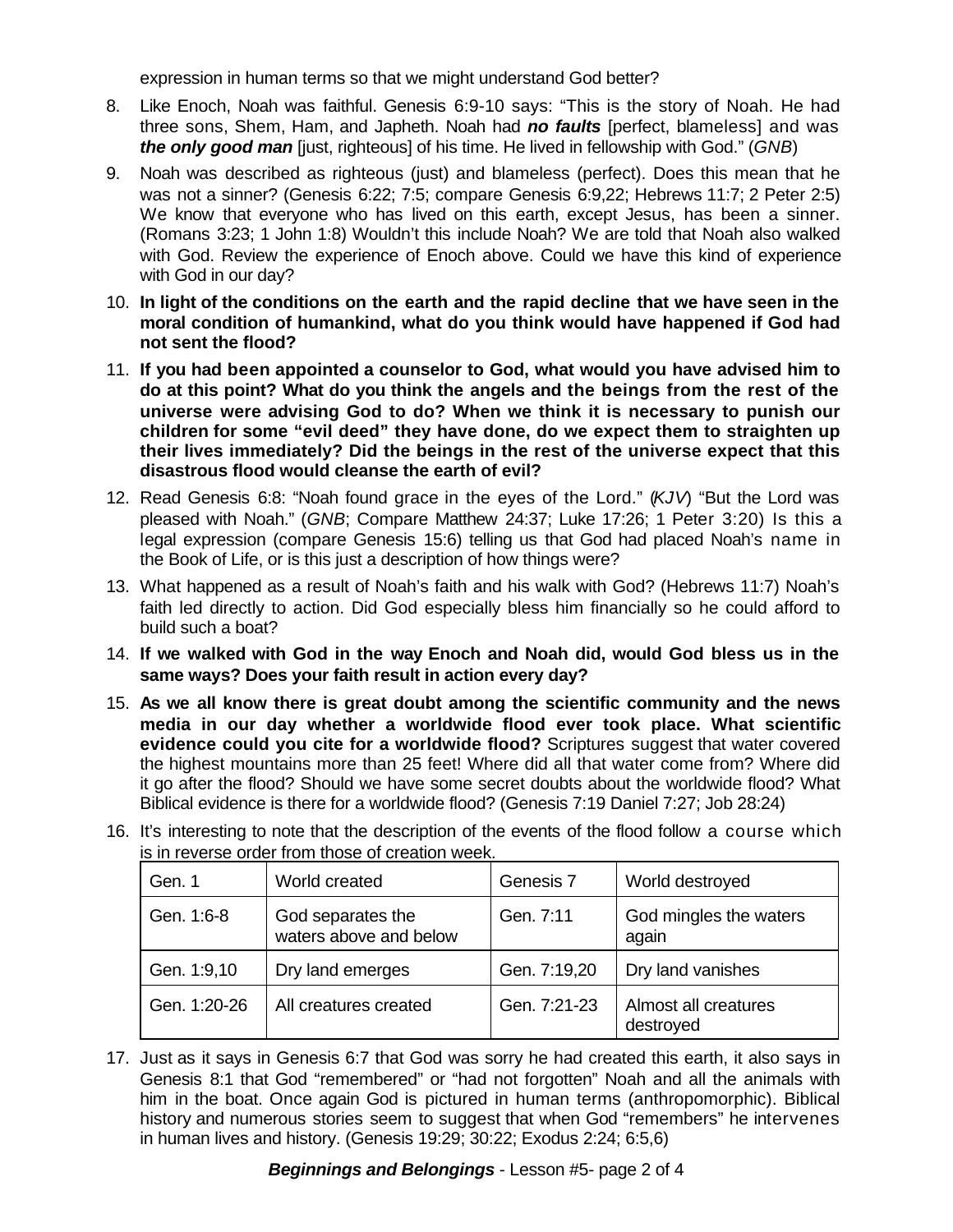- 18. **What is the basic difference between the "clean" and "unclean" animals that were taken into the ark? Is there a scientifically verifiable difference between these types of creatures?**
- 19. Our lesson does not mention dinosaurs. How do they fit into this story? Did they inhabit the earth before the flood? Where did they come from? Were there any water dwelling dinosaurs that survived the flood? Or did God specifically make certain that none of these creatures of such enormous size and strength survived the flood?
- 20. Does the fact that we find fossils of sea dwelling creatures worldwide prove that there was a worldwide flood? How do we explain the legends about floods in primitive tribes throughout the world?
- 21. **How do you think God really felt about sending a flood? Was it truly necessary? How did Satan respond to the sending of the flood and the events that followed? Satan himself, who was compelled to remain in the midst of the warring elements, feared for his own existence...He now uttered imprecations against God, [100] charging Him with injustice and cruelty. Many of the people, like Satan, blasphemed God, and had they been able, they would have torn Him from the throne of power.** {PP 99.3}
- 22. What do you think Satan had to say when the flood was over? Did he try to speak to the beings in the rest of the universe about what kind of God they were worshiping?
- 23. **There are no comments in the book of Genesis about Noah's preaching. Why do you think this is? Do we have evidence that Noah sought to convince others?** Furthermore, it looks as if Noah built the ark just for himself, his family and the animals! Does the rest of Scripture teach a different picture? (Hebrews 11:7; 1 Peter 3:20; 2 Peter 2:5) Ellen White of course paints a different picture.

"By faith Noah, being warned of God of things not seen as yet, moved with fear, prepared an ark to the saving of his house; by the which he condemned the world, and became heir of the righteousness which is by faith." Hebrews 11:7. While Noah was giving his warning message to the world, his works testified of his sincerity. It was thus that his faith was perfected and made evident. He gave the world an example of believing just what God says. **All that he possessed, he invested in the ark.** As he began to construct that immense boat on dry ground, multitudes came from every direction to see the strange sight and to hear the earnest, fervent words of the singular preacher. Every blow struck upon the ark was a witness to the people. {PP 95.1}

**Many at first appeared to receive the warning; yet they did not turn to God with true repentance. They were unwilling to renounce their sins. During the time that elapsed before the coming of the Flood, their faith was tested, and they failed to endure the trial. Overcome by the prevailing unbelief, they finally joined their former associates in rejecting the solemn message. Some were deeply convicted, and would have heeded the words of warning; but there were so many to jest and ridicule, that they partook of the same spirit, resisted the invitations of mercy, and were soon among the boldest and most defiant scoffers; for none are so reckless and go to such lengths in sin as do those who have once had light, but have resisted the convicting Spirit of God.** {PP 95.2}

The men of that generation were not all, in the fullest acceptation of the term, idolaters. Many professed to be worshipers of [96] God. They claimed that their idols were representations of the Deity, and that through them the